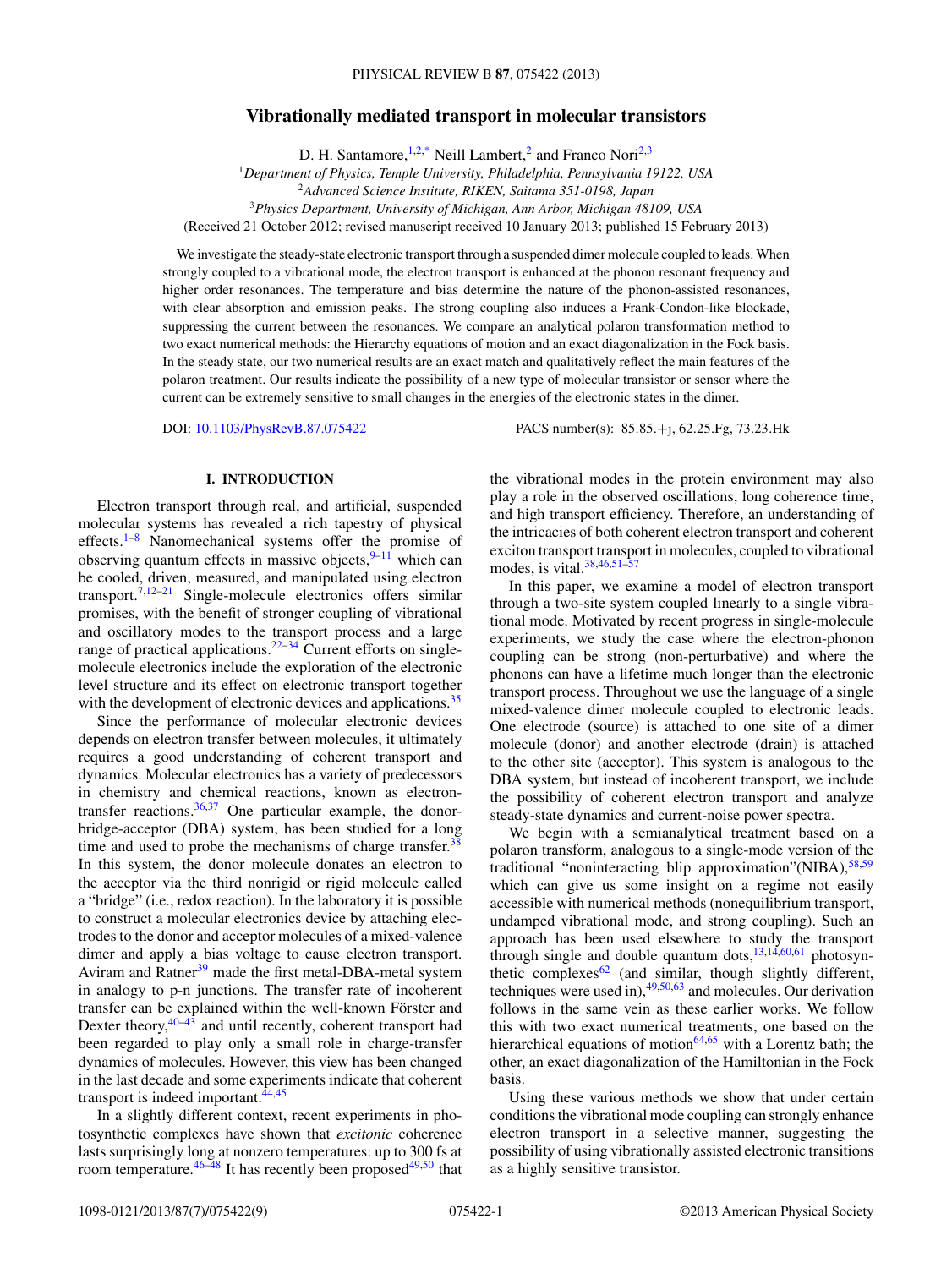# **II. HAMILTONIAN**

<span id="page-1-0"></span>Consider a dimer molecule [denoted henceforth the left (*L*) and right  $(R)$  sites] with each site coupled to a lead (fermionic reservoir) so that the dimer functions as a bridge. A vibrational mode, e.g., a flexural or dilational mode of the molecule (or bridge in the D-B-A system), is coupled to the electrons in the left and right sites of the dimer. The idea of strong coupling to one vibrational mode is not far-fetched: $33,61$  Such coupling has been shown experimentally in some nano–electronics devices.[66–70](#page-8-0)

The Hamiltonian of this system, which is analogous to the Hubbard-Peierls model in the large on-site repulsion limit and with spin suppressed, can be written as

$$
H=H_0+H_T+H_V,
$$

where

$$
H_0 = H_{\text{mol}} + H_{\text{osc}} + H_{\text{leads}},
$$
  
\n
$$
H_T = H_{\text{tunn}} + H_{\text{couple}},
$$
\n(1)

$$
H_V = V_L a_L^{\dagger} d_S + V_R a_D^{\dagger} a_R + V_L d_S^{\dagger} a_L + V_R a_R^{\dagger} d_D, \tag{2}
$$

$$
H_{\text{mol}} = \frac{1}{2} \varepsilon_L a_L^{\dagger} a_L + \frac{1}{2} \varepsilon_R a_R^{\dagger} a_R, \tag{3}
$$

$$
H_{\text{osc}} = \hbar \omega_m b^{\dagger} b,\tag{4}
$$

$$
H_{\text{leads}} = \sum_{k} \left( \hbar \omega_k^S d_{s,k}^{\dagger} d_{s,k} + \hbar \omega_k^D d_{D,k}^{\dagger} d_{D,k} \right), \tag{5}
$$

$$
H_{\text{tunn}} = T_c (a_L^{\dagger} a_R + a_R^{\dagger} a_L), \tag{6}
$$

$$
H_{\text{couple}} = g_L(b^\dagger + b)a_L^\dagger a_L - g_R(b^\dagger + b)a_R^\dagger a_R. \tag{7}
$$

Here  $H_0$  is the free Hamiltonian of the dimer  $H_{\text{mol}}$ , the oscillator  $H_{\text{osc}}$ , and the source and drain reservoirs  $H_{\text{leads}}$ attached to the left (right) sites, with resonant frequencies  $\omega_L$ ,  $\omega_R$ ,  $\omega_m$ ,  $\omega_k^S$ , and  $\omega_k^D$ , respectively. Also,  $T_c$  is the transmission coefficient, and  $g_{L(R)}$  is the electron-vibrationalmode coupling coefficient. The annihilation (creation) operators for the electron in the molecules are  $a_{L(R)}(a_{L(R)}^{\dagger})$ ; for the lead reservoirs,  $a_{S(D)}(a_{S(D)}^{\dagger})$ ; and for the oscillator,  $b(b^{\dagger})$ . The interaction Hamiltonian has three parts: the lead electrode-molecule coupling  $H_V$ , electron tunneling between the two sites in the dimer molecule  $H_{\text{tunn}}$ , and linear coupling between the dimer and the vibrational mode  $H_{\text{couple}}$ . The coupling between the electrons and the vibrational mode effectively modifies the frequency of the electrons on the left and right sites of the molecule as  $\omega_{L(R)} \to \omega_{L(R)}^{\text{eff}}$ , where  $\omega_{L(R)}^{\text{eff}} = \omega_{L(R)} + g_{L(R)}(b^{\dagger} + b)$ , while the tunneling barrier is unaffected by the coupling.

Here, for brevity, we adopt the notation

$$
s \equiv a_L^{\dagger} a_R \quad \text{and} \quad s^{\dagger} \equiv a_R^{\dagger} a_L. \tag{8}
$$

In the limit of large Coulomb repulsion to double occupation (a term not explicitly included in the Hamiltonian for simplicity), only a single electron occupies the entire molecule dimer at once. For the moment, we retain the notation for the general case, but soon we will explicitly use this assumption.

The above Hamiltonian is the most general and exact form. To find quasianalytical results, this Hamiltonian can be transformed using the polaron transformation to eliminate the

interaction term, but it in turn modifies the tunneling term  $H_T$ ,

$$
H_T = T_c(s^\dagger X^\dagger + sX),\tag{9}
$$

where

$$
X \equiv \exp[z(\hat{b} - \hat{b}^{\dagger})], \tag{10}
$$

$$
X^{\dagger} \equiv \exp[-z(\hat{b} - \hat{b}^{\dagger}),]
$$
 (11)

with  $z = g/\omega_m$ ,  $g = g_L = g_R$ . Note that we have ignored a constant energy shift induced by this transformation.

The dynamics of the system can be analyzed through the master equation, where the coherent electron transport through the molecules is associated with the off-diagonal operators *s*, *s*† . In the next section we explicitly give details of the master equation.

# **III. MASTER EQUATION**

To obtain the master equation, we switch to the interaction picture. In this picture  $a_L^{\dagger} a_L$  and  $a_R^{\dagger} a_R$  are unchanged since they commute with the noninteracting Hamiltonian:

$$
a_L^{\dagger} a_L(t) = n_L(t) = n_L, \tag{12}
$$

$$
a_R^{\dagger} a_R(t) = n_R(t) = n_R. \tag{13}
$$

For the term  $H_T$ , we define new operators that group the electron tunneling terms and vibrational mode operators,

$$
\tilde{s}(t) = p \exp(i\epsilon t)X_t, \qquad (14)
$$

$$
\tilde{s}^{\dagger}(t) = p^{\dagger} \exp(-i\epsilon t) X_t^{\dagger},\tag{15}
$$

where  $\epsilon \equiv \epsilon_L - \epsilon_R$ . Then

$$
H_T(t) = T_c[\tilde{s}(t) + \tilde{s}^\dagger(t)].
$$
\n(16)

In the interaction picture, the equation of motion is

$$
\frac{d\rho(t)}{dt} = -\frac{i}{\hbar} \left[ H_{\text{int}}(t), \rho(t) \right]
$$

$$
= -\frac{i}{\hbar} \left[ H_T(t) + H_V(t), \rho(t) \right], \tag{17}
$$

and the density matrix can be obtained by iterations. By keeping terms to second order in the couplings to the the source and drain, and making the standard Born-Markov approximation, the density matrix  $\rho(t)$  can be approximated as  $\rho(t) \simeq \rho_0^{DO}(t) \otimes \rho_0^{\text{res}}$ . Then, after tracing out the leads, the master equation can be written in the Lindblad form,

$$
\frac{d\rho^{DO}(t)}{dt} = -\frac{i}{\hbar} [H_T(t), \rho^{DO}]
$$
  
+ 
$$
\frac{\Gamma_L}{2} (1 - f_S) \mathcal{D}[a_L^{\dagger}] + \frac{\Gamma_L}{2} f_S \mathcal{D}[a_L]
$$
  
+ 
$$
\frac{\Gamma_R}{2} (1 - f_D) \mathcal{D}[a_R^{\dagger}] + \frac{\Gamma_R}{2} f_D \mathcal{D}[a_R], \quad (18)
$$

where

$$
\mathcal{D}[a_i^{\dagger}] \equiv a_i^{\dagger} a_i \rho^{DO}(t) - 2a_i \rho^{DO}(t) a_i^{\dagger} + \rho^{DO}(t) a_i^{\dagger} a_i, \quad (19)
$$

$$
\mathcal{D}[a_i] \equiv a_i a_i^\dagger \rho^{DO}(t) - 2a_i^\dagger \rho^{DO}(t) a_i + \rho^{DO}(t) a_i a_i^\dagger, \quad (20)
$$

and  $f_S$  and  $f_D$  are the Fermi distribution functions for the left and right reservoirs, respectively,  $f_S = [e^{\hbar \beta(\epsilon_L - \mu_L)} + 1]^{-1}$ ,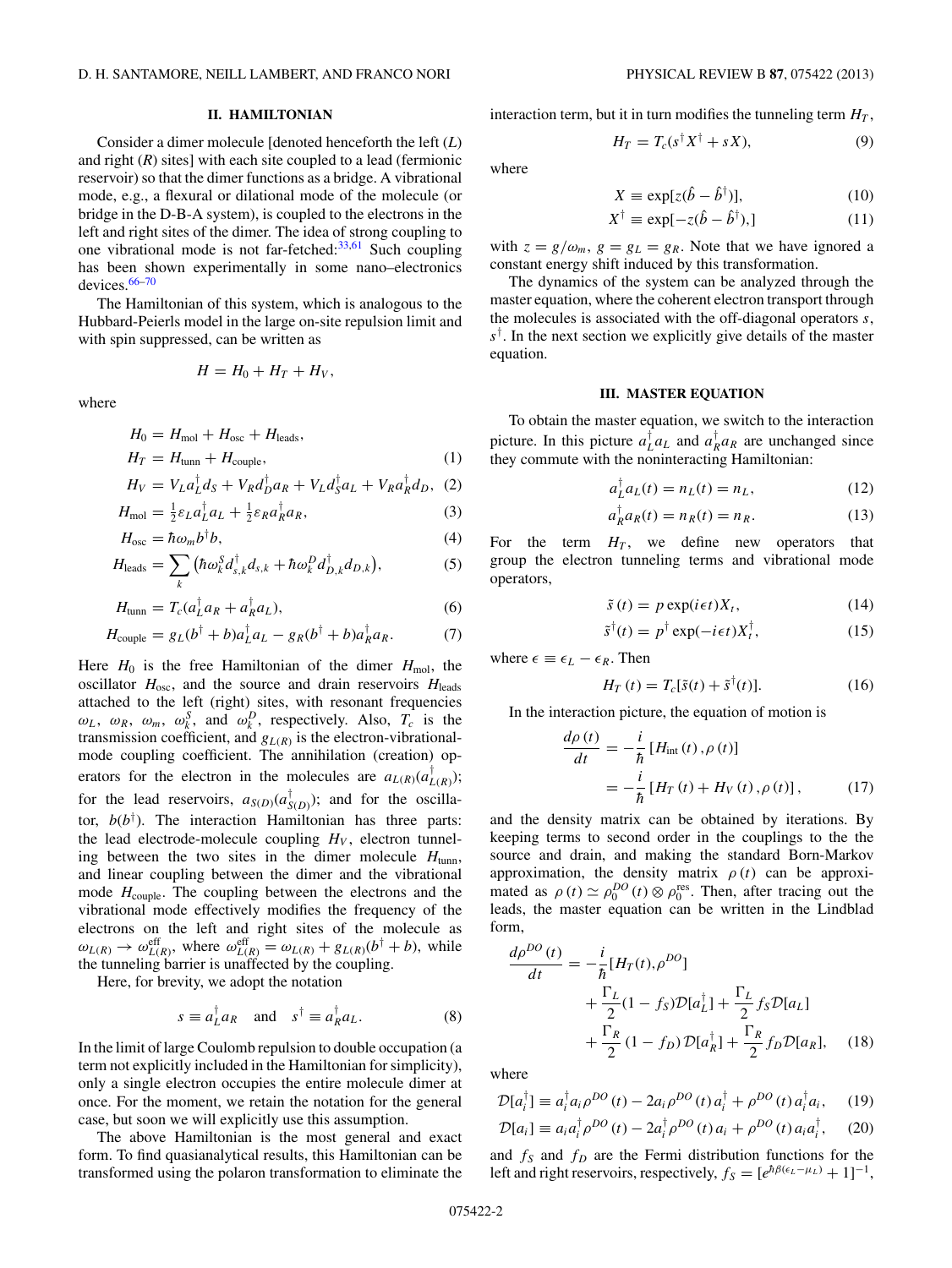<span id="page-2-0"></span>and  $f_D = [e^{\hbar \beta(\epsilon_R - \mu_R)} + 1]^{-1}$ . In all the subsequent results we choose an infinite bias so that  $f_s = 1$ ,  $f_d = 0$ . Since we are interested in the strong-coupling limit, one may also argue that the perturbative coupling to the leads should be derived after diagonalization of the combined electronic/vibrational system. This is an interesting avenue for future work.

#### **IV. EXPECTATION VALUES**

At this point the molecule-vibrational mode coupling is still described exactly. To achieve an analytical solution it is convenient to rewrite the master equation as a closed set of equations for the expectation values of the various molecule operators, following the formulation used by Brandes<sup>[61](#page-8-0)</sup> to describe quantum dots coupled to a bath of oscillators. To do so we need the following commutators:

$$
[n_L(t), H_T(t')] = T_c[\tilde{s}(t) - \tilde{s}^\dagger(t)], \qquad (21)
$$

$$
[\tilde{s}(t), H_T(t')] = T_c e^{i\epsilon(t-t')} \{n_L X_{t'}^\dagger X_t - n_R X_{t'}^\dagger X_t\},\qquad(22)
$$

$$
[\tilde{s}^{\dagger}(t), H_T(t')] = T_c e^{i\epsilon(t-t')} \{n_R X_{t'} X_t^{\dagger} - n_L X_{t'} X_t^{\dagger}\}.
$$
 (23)

Using these we write the following coupled integral equations for the expectation values of  $\hat{n}_L$ ,  $\hat{n}_R$ ,  $\tilde{s}$ ,  $\tilde{s}^{\dagger}$ :

$$
\langle \hat{n}_L \rangle_t - \langle \hat{n}_L \rangle_0 = -\frac{i}{\hbar} \int_0^t dt' [T_c(\langle \tilde{s}(t) \rangle - \langle \tilde{s}^\dagger(t) \rangle) + \Gamma_L \langle n_L \rangle - \Gamma_L f_S], \tag{24}
$$

$$
\langle \hat{n}_R \rangle_t - \langle \hat{n}_R \rangle_0 = \frac{i}{\hbar} \int_0^t dt' [T_c(\langle \tilde{s}(t) \rangle - \langle \tilde{s}^\dagger(t) \rangle) + \Gamma_R \langle n_R \rangle - \Gamma_R f_D], \tag{25}
$$

$$
\langle \tilde{s} \rangle_t - \langle \tilde{s} \rangle_0 = -\frac{i}{\hbar} \int_0^t dt' e^{i\epsilon(t-t')} T_c
$$
  
 
$$
\times \{ \langle n_L X_t X_{t'}^{\dagger} \rangle_{t'} - \langle n_R X_{t'}^{\dagger} X_t \rangle_{t'} \} + \frac{(\Gamma_L + \Gamma_R)}{2} \int_0^t dt' e^{i\epsilon(t-t')} \langle \tilde{s}(t') X_{t'}^{\dagger} X_t \rangle, \tag{26}
$$

$$
\langle \tilde{s}^{\dagger} \rangle_{t} - \langle \tilde{s}^{\dagger} \rangle_{0} = -\frac{i}{\hbar} \int_{0}^{t} dt' e^{-i\epsilon(t-t')} T_{c}
$$
  
 
$$
\times \{ \langle n_{R} X_{t}^{\dagger} X_{t'} \rangle - \langle n_{L} X_{t'} X_{t}^{\dagger} \rangle \}
$$
  
 
$$
+ \frac{(\Gamma_{L} + \Gamma_{R})}{2} \int_{0}^{t} dt' e^{-i\epsilon(t-t')} \langle X_{t'} X_{t}^{\dagger} \tilde{s}^{\dagger} (t') \rangle.
$$
 (27)

This is still exact, but intractable. To make progress one assumes that the molecule operators and the oscillator ones are separable, so  $\langle n_L X_t X_{t'}^{\dagger} \rangle_{t'}$  can be written as

$$
\langle n_L X_t X_{t'}^{\dagger} \rangle_{t'} = \langle n_L \rangle (1 - e^{-\beta \omega_B}) \langle e^{-n \beta \omega_B} X_t X_{t'}^{\dagger} \rangle
$$
  

$$
\equiv \langle n_L \rangle \mathcal{F}, \qquad (28)
$$

with  $\beta = k_B T$ . We have also assumed that the vibrational mode is in equilibrium due to contact with the thermal bath at temperature *T* . The other properties of the mode are ensconced in the two-time boson correlation functions  $\mathcal F$ . In [A](#page-6-0)ppendix A we give an analytical form for  $\mathcal F$  in the limit of an undamped single mode. Then one can, in principle, solve the above equations of motion for an arbitrary molecule-vibron coupling

strength (which includes non-Markovian properties of this interaction).

The polaron transformation method is powerful in that it allows us to gain simple analytical forms in some cases, and in general "plug-in" arbitrary bath correlation functions for  $\mathcal{F}$ , although we need to be mindful of the regime where the method is valid. Some works specify that it gives qualitatively correct results for small  $T_c$ , while a comparison to the NIBA<sup>58</sup> suggests that it is very accurate for  $\epsilon = 0$  or  $\epsilon \gg T_c$ , g. For the case of a single mode, which we consider here, understanding when the results are accurate can be challenging, as we discuss in the next section. Generally, we do find them to be qualitatively correct, though additional back-action effects arise in the exact numerical treatments.

Finally, before showing explicit results, we make an additional assumption. The above equations allow for doubleelectron occupation of the dimer molecule. Allowing such occupation is interesting but prevents us from obtaining analytical results. Thus, as mentioned earlier, we impose another condition equivalent to the notion of Coulomb blockade in quantum dots. This is valid if the molecule is small and the bias not too large (i.e., this Coulomb repulsion is the largest energy scale). In this case only one electron can inhabit the dimer at a time and sequential tunneling occurs.

Rather than explicitly including this effect with a nonlinear repulsion against double-site occupation in the Hamiltonian, we can simply replace the fermionic operators with projectors onto the single-electron states,

$$
n_L = |L\rangle\langle L|, \quad n_R = |R\rangle\langle R|,\tag{29}
$$

with

$$
n_L + n_R + |0\rangle\langle 0| = 1,\tag{30}
$$

where  $|0\rangle\langle0|$  is the no-electron state. Similarly,  $s = |L\rangle\langle R|$ ,  $s^{\dagger} = |R\rangle\langle L|$ . The combinations of operators in the Lindblad terms describing the coupling to the leads and Eqs. [(24)– (27)] are subtly altered by this change, to preserve the reduced Hilbert space. We do not give explicit details here, as the derivation is equivalent to the previously studied model of a double quantum dot coupled to a phonon bath,  $61,71$  except where the single-mode-correlation function is replaced by the spectral function for a particular bath model. For completeness we give the altered equations of motion in Appendix [B.](#page-7-0) It is these equations of motion, under this additional assumption, which give us the results in the next section.

## **V. RESULTS**

#### **A. Current**

The expectation value of the current from the source to the left molecule is  $I_L(t) = -e\Gamma_L(1 - f_S)\langle n_L \rangle$ , that from the right molecule to the drain is  $I_R(t) = -e\Gamma_R(1 - f_D)\langle n_R \rangle$ , and that from the left molecule to the right molecule is  $I_L(t)$  =  $-eT_c(\langle \tilde{s}(t) \rangle - \langle \tilde{s}^\dagger(t) \rangle)$ . In the steady state these three currents are the same and can easily be evaluated from the expectation values of the molecule operators described above.

The most straightforward method to solve such equations is to explicitly Laplace transform the equations of motion first and then find the coefficient of the Laplace parameter  $1/z$  as  $z \rightarrow 0$  in the Laurent expansion of the expectation values.<sup>71</sup> We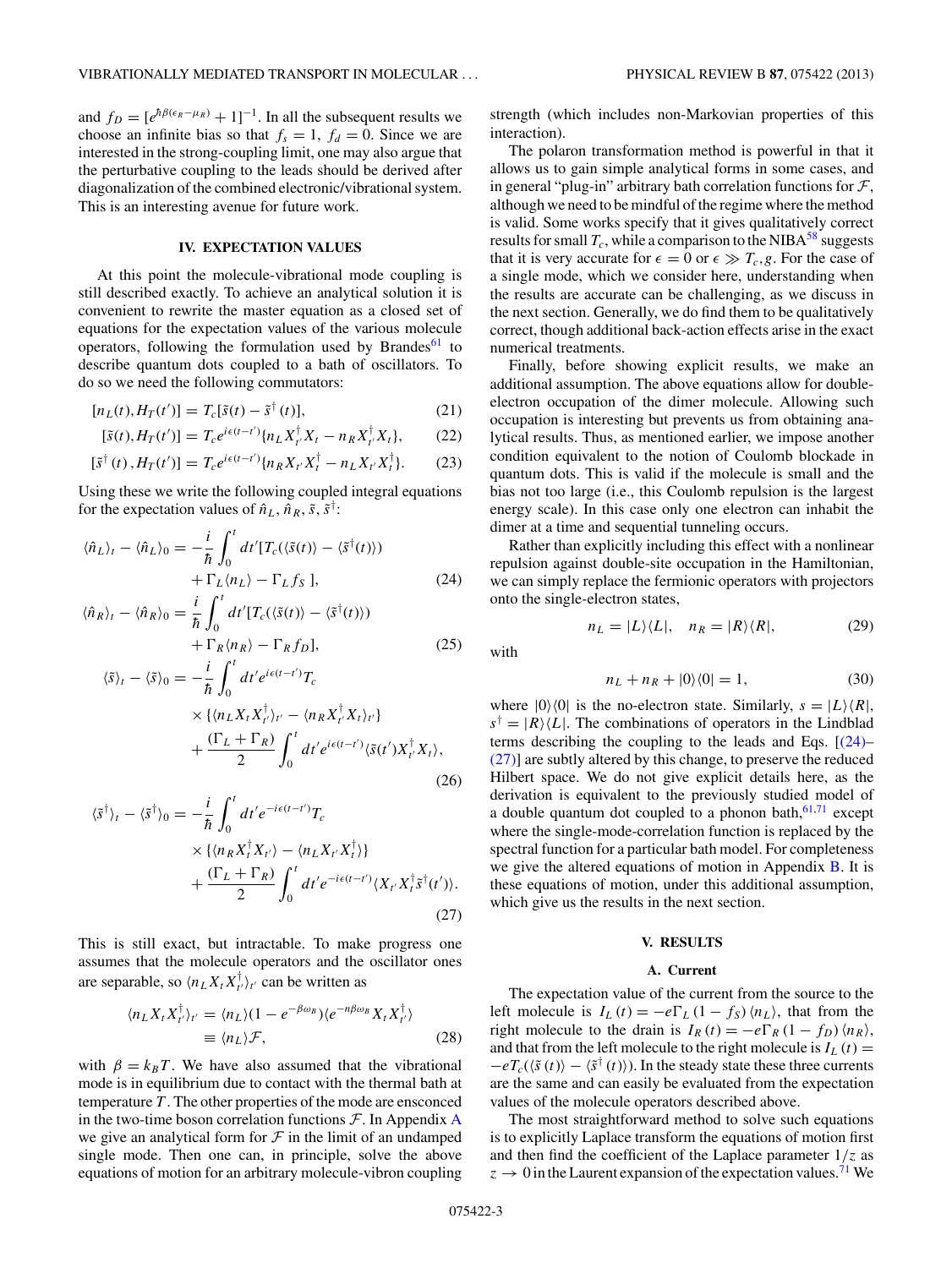<span id="page-3-0"></span>

FIG. 1. (Color online) (Top) The current  $I_R/e$ , as given by the polaron transformed results, through the molecule as a function of the molecular energy bias  $\epsilon/\omega_m = (\epsilon_L - \epsilon_R)/\omega_m$ . The solid (red) line represents the uncoupled case, while the dashed lines are for different magnitudes of the coupling to the vibrational mode:  $z = g/\omega_m$  $[z = 0.1, \text{long-dashed (black) line}; z = 0.5, \text{short-dashed (blue) line}$ with a thermal occupation of the vibrational mode of  $N = 0.05$ . Under this polaron transformation assumption, and for a completely undamped vibrational mode, we see extremely strong vibrational emission resonances in the current. (Bottom) The current  $I_R/e$  for no coupling [solid (red) line], for coupling  $z = g/\omega_m = 0.3$ , and for several choices of the thermal occupation of the vibrational mode  $[N = 0.01, \text{ long-dashed (black) line}; N = 1, \text{ short-dashed (blue)}$ line]. As we raise the thermal temperature of the mode, absorption resonances occur, and the linewidth of the emission resonances becomes broadened. In both plots we set  $\Gamma_L = \Gamma_R = 0.1$ ,  $T_c = 0.1$ , and  $\omega_m = 1$ .

can also use the full *z*-dependent forms to find the current-noise spectrum, as outlined in Sec. [V B.](#page-4-0) As an example, we explicitly solve here for the current using the  $\mathcal F$  function described in Appendix [A.](#page-6-0) As discussed earlier, this allows us to investigate the unusual limit of strong coupling of the transport process to an undamped single mode. Note that, in all of the following results, we set  $\hbar = 1$ ,  $e = 1$ , and typically  $\omega_m = 1$ , except in the noise power results.

The top plot in Fig. 1 shows the current as a function of the energy difference between the left and the right molecules (scaled with the resonant frequency of the vibrational mode) for various vibrational mode coupling strengths  $[z = 0.1,$ long-dashed (black) line;  $z = 0.5$ , short-dashed (blue) line] and without the mode coupling [solid (red) line] with a thermal occupation of the vibrational mode of  $N = 0.05$ . The bottom plot in Fig. 1 shows the current for different temperatures



FIG. 2. (Color online) (Top) The current  $I_R/e$  through the molecule as a function of the molecular energy bias  $\epsilon/\omega_m$  and vibronic coupling strength  $z = g/\omega_m$ , with thermal occupation  $N = 0.05$ . (Bottom) The current  $I_R/e$  for coupling  $z = g/\omega_m = 1$  as a function of  $\epsilon$  and thermal occupation *N*. In both plots, white indicates a large current and purple represents zero current, and these results are from the polaron treatment and, again, for  $\Gamma_L = \Gamma_R = 0.1$ ,  $T_c = 0.1$ ,  $\omega_m=1$ .

 $(N = 0.01, \text{ long-dashed (black) line}; N = 1, \text{ short-dashed}$ (blue) line] while keeping the coupling strength constant at  $z = 0.3$ .

When  $\epsilon$  is much larger than the tunnel coupling, the electrons cannot tunnel between the left and the right molecules and the current approaches 0. With the vibrational mode coupling "on", the current peaks when the energy bias  $\epsilon$  equals the vibrational mode resonant frequency and its multiples (as also observed in the case of quantum dots coupled to a single-phonon mode).<sup>13</sup> Positive  $\epsilon$  spikes correspond to phonon-emission-assisted transport and negative  $\epsilon$  spikes correspond to phonon absorption. In Fig. 2 we see that increasing the coupling strength narrows the lower emission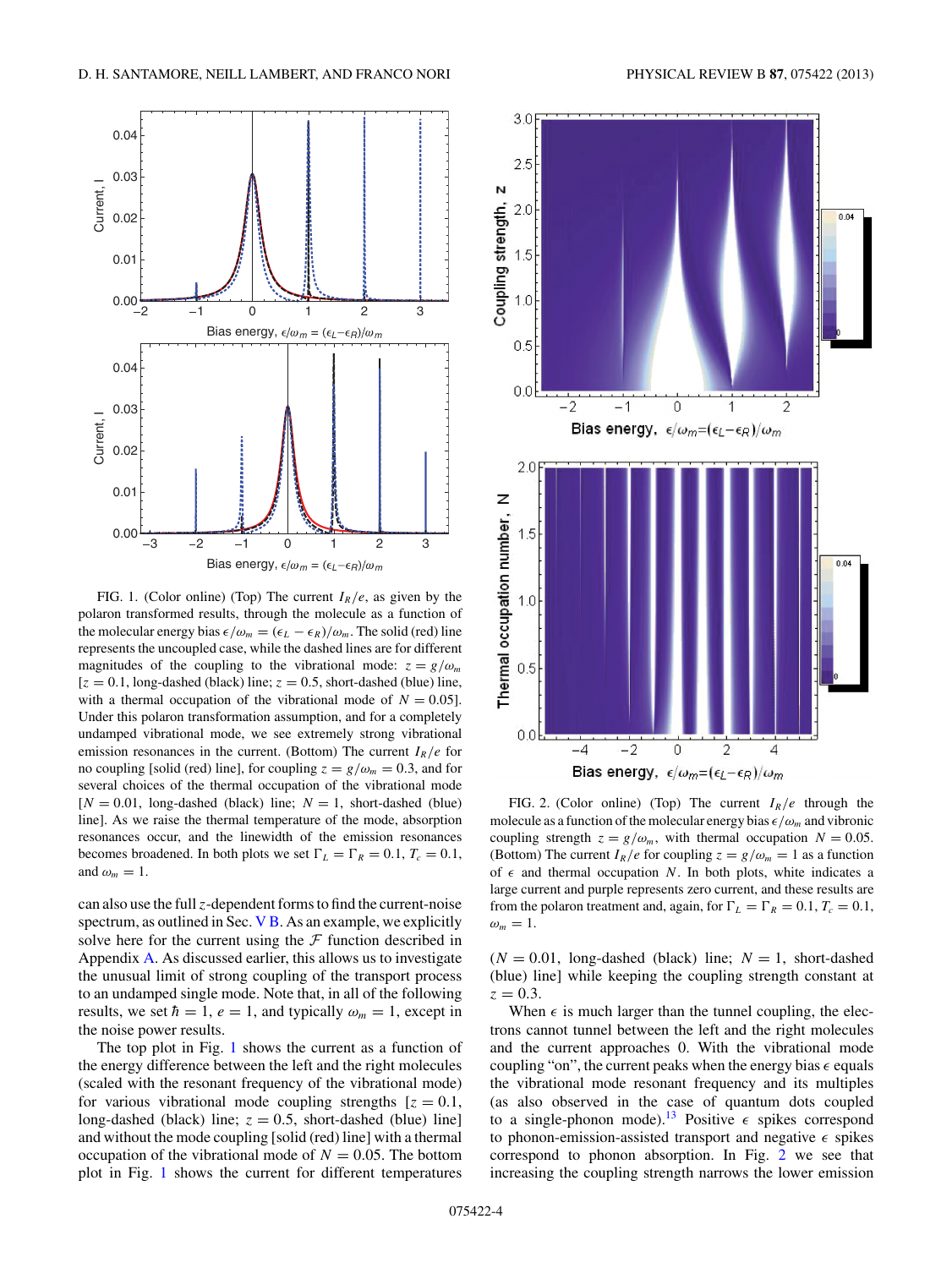<span id="page-4-0"></span>peaks and broadens the higher peaks. The bottom plot in Fig. [2](#page-3-0) shows how raising the temperature broadens and raises the absorption peaks. In addition, between peaks there is a strong suppression of the current, akin to the Franck-Condon blockade. If we directly observe, around the first resonance, the steady-state occupations of the various states, we find that this blockade effect strongly localizes the electrons in the left molecule.

The amplitudes of the absorption peaks strongly depend on the temperature. Expanding the expression for the current around the first absorption resonance, we find

$$
I_{\text{max}}^{\text{abs}} = \left(\Gamma_L^{-1} + \frac{\Gamma_R}{4T_c^2} + \frac{1+2N}{\Gamma_R(1+N)}\right)^{-1}.
$$
 (31)

In contrast, the height of the emission peaks is only weakly dependent on the thermal occupation, and exactly at the resonant point, the maximum is not dependent on the coupling strength or the order,  $\epsilon = n\omega$ , of the resonance. For low temperatures the height of the resonance is proportional to the zero-bias current:

$$
I_{\text{max}}^{\text{emi}} = I_{\epsilon=0}(1 + I_{\epsilon=0}),\tag{32}
$$

$$
I_{\epsilon=0} = \frac{4T_c^2}{\Gamma_R + 4T_c^2 \left(2\Gamma_R^{-1} + \Gamma_L^{-1}\right)}.
$$
\n(33)

However, the width around the resonance is strongly dependent on both the coupling strength and the order *nω* of the resonance peak. In addition, the properties of each resonance peak are almost entirely defined by the appropriate term retained in the sum in Eq.  $(50)$ . Thus, overall, we can say that in between resonances there is a strong suppression of the current due to the strong coupling to the vibrational mode, and exactly on resonance (for emission) the transport channel is completely transparent. This represents a unique kind of vibrationally mediated transistor, where the transport can be exquisitely sensitive to small changes in the energies of the electronic states in the dimer.

The fact that the height of the peaks is independent of the coupling strength is surprising. Under exactly what regime are these results valid? Recall that we made two approximations in the derivation; we assumed that the electronic and bosonic operators were separable and that the bosonic correlation functions were entirely described by their thermal equilibrium state, so that

$$
\langle n_L X_t X_{t'}^{\dagger} \rangle_{t'} = \langle n_L \rangle (1 - e^{-\beta \omega_B}) \langle e^{-n \beta \omega_B} X_t X_{t'}^{\dagger} \rangle. \tag{34}
$$

This implies a neglect of the back-action onto the single-mode dynamics. In addition, we assumed that the dynamics of the bosonic system were not damped (though this can be included via numerical evaluations of the correlation function). These two approximations can be interpreted in the following way: that we have coupled the electron transport to a semi*classical* oscillator that is capable of emitting and absorbing energy at very specific frequencies. The fact that we neglect back-action does indicate that a quantitative difference should arise from the exact solution. In the final section we compare these results to two exact numerical models. In addition, as mentioned earlier, the set of approximations made here is, at least in the many-mode case, formally equivalent to the noninteracting blip approximation.<sup>[58,59](#page-8-0)</sup>

# **B. Noise spectrum**

The current-noise power spectral density is a useful and easy way, with this formalism, to gain some insight into the transient dynamics. The current-noise power has three components: particle currents through the left molecule  $S_L(\omega)$ , those through the right molecule  $S_R(\omega)$  and the charge-noise spectrum  $S_{CN}(\omega)$ :<sup>[72](#page-8-0)</sup>

$$
S(\omega) = \alpha^2 S_L(\omega) + \beta^2 S_R(\omega) - \alpha \beta \omega^2 S_{CN}(\omega). \tag{35}
$$

The coefficients  $\alpha$  and  $\beta$ , with  $\alpha + \beta = 1$ , depend on the capacitances between junctions and the molecule. Here we focus on the contribution from the right particle current, which can dominate if  $\beta \gg \alpha$ . This contribution can be obtained from the MacDonald formula<sup>72,73</sup> and

$$
S_R(\omega) = 2\omega e^2 \int_0^\infty dt \sin(\omega t) \frac{d}{dt} [\langle n^2(t) \rangle - (t \langle I \rangle^2)]
$$
  
= 2eI{ $\mathcal{L} \langle \hat{n}_i(t), \hat{n}_j(t + \tau)_{i\omega} \rangle$   
+  $\mathcal{L} \langle \hat{n}_i(t), \hat{n}_j(t + \tau) \rangle_{-i\omega}$ }. (36)

The steady state of  $S_R(\omega)$  can be calculated as

$$
S_R(\omega) = 2eI\left\{1 + \Gamma_R[\hat{n}_R(-i\omega) + \hat{n}_R(i\omega)]\right\}.
$$
 (37)

The frequency-dependent  $\hat{n}_R(i\omega)$  is again easily extracted from the Laplace transform of Eqs. [\(24\)](#page-2-0) and [\(25\).](#page-2-0) However, as noted in Ref. [61](#page-8-0) the validity of the noise spectrum formulation with the polaron transformation treatment is ambiguous and it can easily produce nonphysical results. Figure 3 show the spectral density with both no coupling [solid (red) line] and weak coupling for two different vibrational frequencies  $\omega_m$  [ $\omega_m = 1$ , long-dashed (black) line;  $\omega_m = 2$ , long-dashed (blue) line] for  $T_c = 0.2$ ,  $\Gamma_L = \Gamma_R = 0.1$ , and  $N = 0.05$ . There is a clear large resonance from the bare Rabi oscillations of the electron tunneling between molecules at  $\omega = 2T_c = 0.4$ , as well as additional resonances at  $\omega = \omega_m$ .

FIG. 3. (Color online) Current-noise power Fano factor  $F_R(\omega)$  =  $S_R(\omega)/2eI_R$ , for  $\Gamma_L = \Gamma_R = 0.1$ ,  $T_c = 0.1$ ,  $z = 0, 0.3$ , and  $\omega_m =$ 1, 2, and  $N = 0.05$ . There are two resonances,  $\omega = 2T_c$  and  $\omega = \omega_m$ , as well as an additional higher resonance at  $2\omega_m$ . The latter two resonances are indicated by the two large (blue) circles.

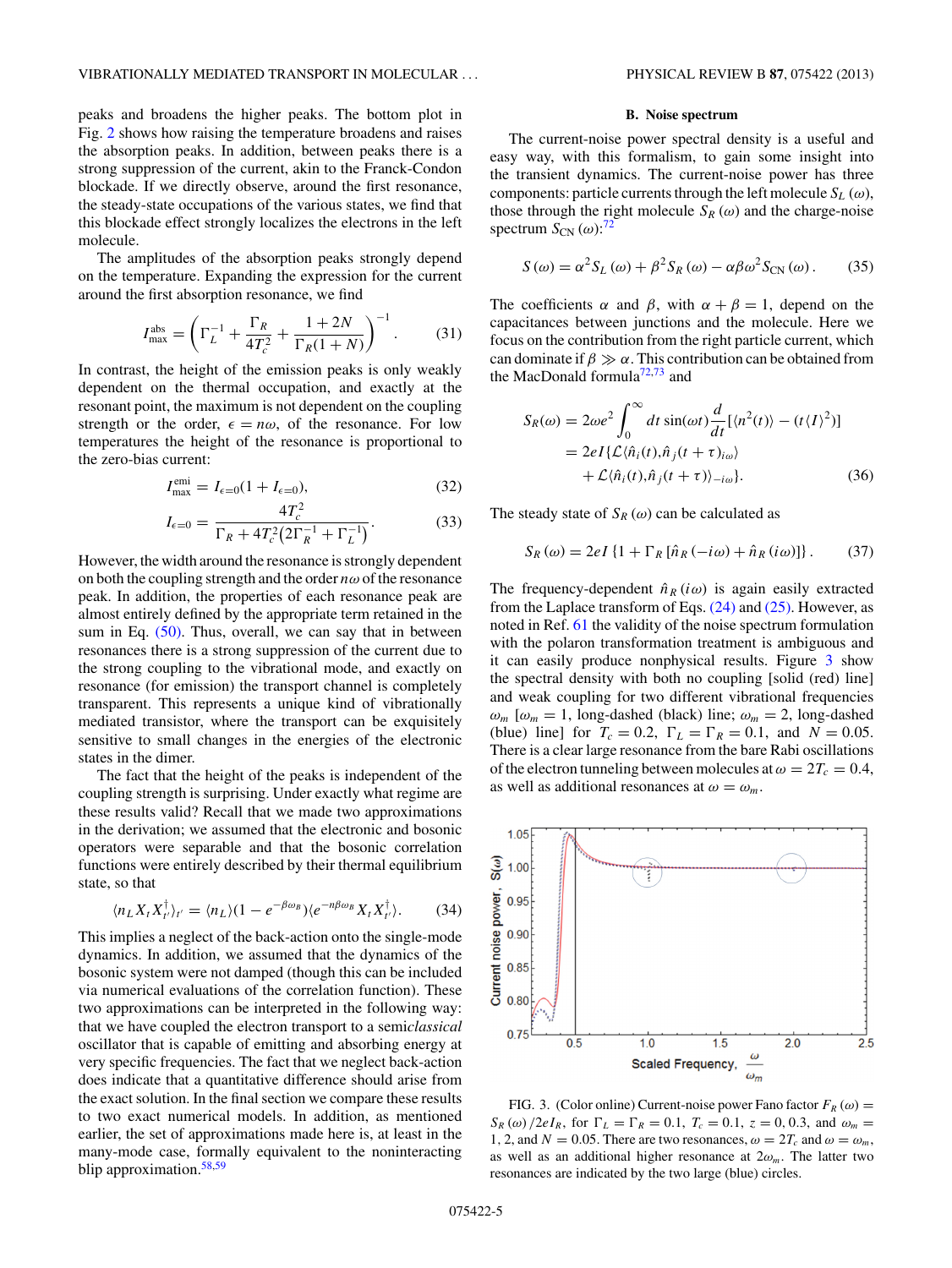# <span id="page-5-0"></span>**VI. NUMERICAL COMPARISON: EXACT SOLUTION AND THE HIERARCHY EQUATION**

For a small thermal occupation *N* and a reasonable coupling strength *z* and by the inclusion of damping of the vibrational mode (or an effective multimode environment), we can solve the molecule-vibration coupling exactly with a variety of different numerical approaches. Here we use the Hierarchy equation of motion for a Lorentz bath spectral density recently introduced by Ma *et al.*[64](#page-8-0) Essentially, we take our original equation of motion but write the interaction with the vibrational mode as a bath of oscillators. We then assume that this bath has a Lorentz spectrum,

$$
J(\omega) = \frac{1}{\pi} \frac{\lambda \gamma}{(\omega - \omega_m)^2 + \gamma^2},
$$
 (38)

where  $\lambda$  is equal to the square of the molecule-vibron coupling strength  $\lambda = g^2$ ,  $\omega_m$  is the fundamental frequency of the vibronic excitation, and  $\gamma$  is the broadening or damping of the vibronic mode. We then follow the steps in Ref. [64](#page-8-0) to reach the following hierarchical equation of motion (again setting  $\hbar = 1$ :

$$
\frac{\partial}{\partial t}\rho_{\vec{n}}(t) = -(\mathcal{L} + n \cdot \mu)\rho_{\vec{n}}(t) - i \sum_{k=1}^{2} V^{\times} \rho_{\vec{n} + \vec{e}_k}(t)
$$

$$
- i \frac{\lambda}{2} \sum_{k=1}^{2} n_k [V^{\times} + (-1)^k V^0] \rho_{\vec{n} - \vec{e}_k}(t). \quad (39)
$$

The superoperator notation introduced in this equation is  $V^{\times}$  = [*V*,.] and  $V^{0}$  = {*V*,.}, where *V* is the electronic operator that describes the coupling to the Lorentz bath, which in this case is  $V = n_L - n_R$ . Here,  $\vec{n}$  is a two-dimensional index with positive-integer elements identifying both the true system density matrix  $\rho_{(0,0)}$  and the auxiliary operators which encode the effect of the bath  $\rho_{(>0,>0)}$ . The other vectors are defined as  $\vec{e}_1 = (1,0), \vec{e}_2 = (0,1),$  and  $\vec{\mu} = (\gamma - i\omega_0, \gamma + i\omega_0)$ .  $\mathcal L$  is the superoperator describing the coherent and incoherent dynamics of the molecule transport. Note that, again, here we assume a large double-occupation repulsion (Coulomb blockade), so that the electronic and transport properties are simply described by the single-electron-occupation projectors,  $n_L = |L\rangle\langle L|, n_R = |R\rangle\langle R|, s = |L\rangle\langle R|, s$ 

$$
\mathcal{L}[\cdot] = -i \left[ \frac{\epsilon}{2} (n_L - n_R) + T_c (s + s^{\dagger}), \cdot \right] \n- \frac{\Gamma_L}{2} D \left[ S_L \right] - \frac{\Gamma_R}{2} D \left[ S_R^{\dagger} \right],
$$
\n(40)

where  $S_L = |0\rangle \langle L|$ ,  $S_R = |0\rangle \langle R|$ , and  $D$  is as defined in Eqs. [\(19\)](#page-1-0) and [\(20\).](#page-1-0)

The tier of the hierarchy in this method must be truncated at some reasonable value,  $\vec{n} = (N_c, N_c)$ . Typically this is done by increasing  $N_c$  until convergence is found. If  $\lambda$  is increased or  $\gamma$  is decreased, the  $N_c$  necessary for convergence rises (representing the increased occupation of the bath and the increase in the associated degrees of freedom). The hierarchical equations of motion are solved by setting  $\rho_{(0,0)}$  to the desired molecule initial state, setting all auxiliary density matrices to zero,  $\rho_{(>0,>0)} = 0$ , and employing direct numerical integration. Here we are primarily interested in steady-state



FIG. 4. (Color online) (Top) The current *IR/e* as given by the exact numerical treatment for  $z = 0.3$ . The solid (red) curve is for  $\gamma_b = 0.005$  and the dashed (blue) curve is for  $\gamma_b = 0.0025$ . We find that as we reduce the vibrational mode, damping current qualitatively behaves like the polaron treatment results. However, this is an additional overall reduction in magnitude not predicted by the polaron results. (Bottom) The current  $I_R/e$  as a function of damping for  $\epsilon = \omega_m$ , for three values of coupling strength. We see that the three curves have similar maxima but are suppressed when *γ<sub>b</sub>* is reduced (the *z* = 0.1 curve is also suppressed for  $\gamma_b$  < 0.001).

results so we integrate until the system probabilities become stationary. The steady state can also be found by finding the null vector of the matrix defining these equations of motion.

To check the validity of this method we also directly diagonalize the equation of motion (without the polaron transform and with an additional Lindblad damping of the vibrational mode with rate  $\gamma_b = \gamma/2$ ) in the Fock basis and integrate the resulting coupled equations of motion. We find that, given convergence, the results for the two numerical methods in the steady state match exactly. Comparing to the polaron results we see some similarities and some differences. In the top plot in Fig. 4 we see that the numerics, like the polaron treatment, predict equal height emission peaks for the different resonances as  $\gamma_b$  becomes small. However, as  $\gamma_b$  is decreased further there is also a reduction in the overall current magnitude. This is an additional localization of the electron due to the strong coupling to the vibration not captured by the polaron treatment. This phenomenon is more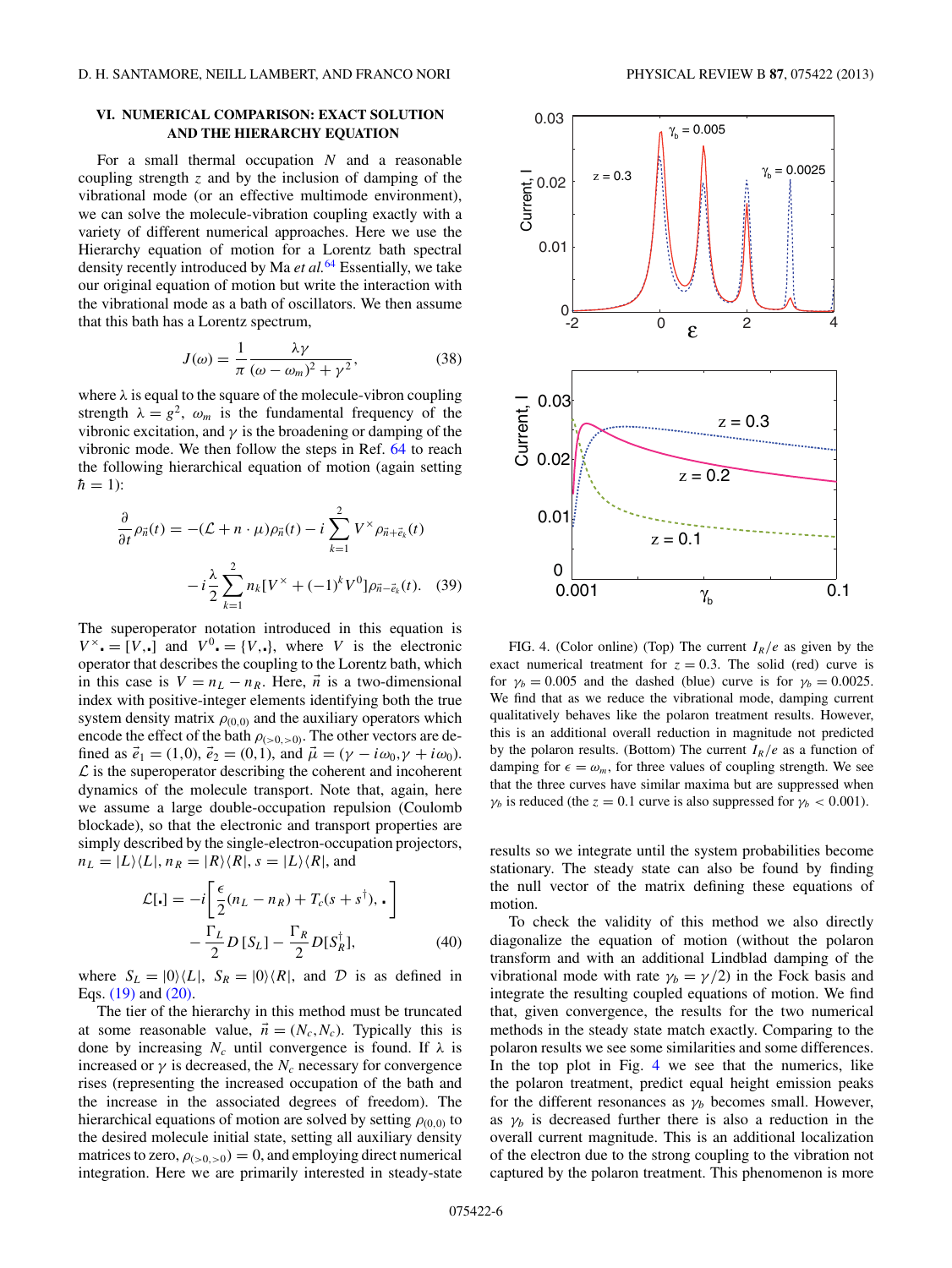<span id="page-6-0"></span>clearly shown in the bottom plot in Fig. [4,](#page-5-0) where we show the current versus the vibrational mode damping at the first resonance peak,  $\epsilon = \omega_m$ . We see that for all coupling strengths there is a common maxima following by a suppression of the current as  $\gamma_b$  is reduced. This indicates that, for the purpose of current enhancement, there is an optimal finite vibrational mode damping.

In addition, the back-action lifts the off-resonance blockade seen in the polaron treatment, resulting in a finite-leakage current. For the parameters we investigate here, this does not strongly affect the notion of using this kind of device as a sensitive transistor because the contrast in the current between on- and off-resonance remains high. However, in practice there may also be additional mechanisms which decrease this contrast. Possibilities include cotunneling and dissipation channels, which may mask the resonance features.

#### **VII. CONCLUSION**

In conclusion, we have analyzed the properties of coherent electron transport through a dimer that is strongly coupled to a vibrational mode. When the energy difference between the electronic states in the two sites of the dimer is larger than the tunneling coupling, the current is suppressed. On the other hand, a semianalytical polaron treatment suggests that, when this energy difference is near the vibrational resonant frequency, an enhancement of the electron transport appears as extremely sharp and equal-height current resonances. This strong coupling also induces Frank-Condon blockade, suppressing the current between the resonances. The vibrational mode temperature determines the nature of the phonon-assisted transport. At low temperatures, phonon-emission-assisted electron transport is the dominant feature. As the temperature is increased, phononabsorption-assisted electron transport also starts to play a role.

We also examined two exact numerical treatments of the same system. These two treatments were found to be identical in the steady state and qualitatively agreed with the polaron treatment. In addition, these results suggest that an additional localization or current suppression mechanism appears for very low vibrational mode damping, and thus there exists an optimal finite damping.

Our investigation is primarily motivated by studies of electron transport through single molecules. However, our analysis is also applicable to artificial systems, in particular, quantum dots in carbon nanotubes, where strong coupling can occur. The connection to large systems like doubly clamped semiconductor beams and cantilevers is more tenuous, as in those cases we expect the coupling to be weak and thermal phonon effects to dominate the transport properties.

#### **ACKNOWLEDGMENTS**

D.H.S. thanks RIKEN for the hospitality and stimulating environment while this work was done. F.N. acknowledges partial support from the ARO, JSPS-RFBR Contract No. 09- 02-92114, MEXT Kakenhi on Quantum Cybernetics, and the JSPS-FIRST Program.

# **APPENDIX A: BOSON CORRELATION FUNCTIONS**

Here we show how to derive the analytical form for the correlation function of a single undamped oscillator mode. This is equivalent to a recent derivation given in Ref. [60.](#page-8-0) We start with a similarity transformation,

$$
e^{-M} f\left(\hat{A}\right) e^{M} = e^{-M} \left(\sum_{n=0} a_{n} \hat{A}\right) e^{M}
$$
  

$$
= \sum_{n=0} a_{n} e^{-M} \hat{A} e^{M} = \sum_{n=0} a_{n} \tilde{A} = f\left(\tilde{A}\right), \tag{41}
$$

which suggests that one needs to consider only the transformation on each operator separately. Utilizing the interaction picture of the boson operators and their commutation,

$$
[-z\hat{b}^{\dagger}e^{i\omega t}, z\hat{b}e^{-i\omega t}] = z^2, \tag{42}
$$

the *X* (*t*) and  $X^{\dagger}$  (*t*) operators become

$$
X(t) = \exp[-z(\hat{b}^{\dagger}e^{i\omega t} - \hat{b}e^{-i\omega t})]
$$
  
=  $\exp(-z\hat{b}^{\dagger}e^{i\omega t})\exp(z\hat{b}e^{-i\omega t})$   
 $\times \exp(-\frac{1}{2}[z\hat{b}^{\dagger}e^{-i\omega t}, z\hat{b}e^{-i\omega t}])$   
=  $\exp(-z\hat{b}^{\dagger}e^{i\omega t}\exp z\hat{b}e^{-i\omega t}e^{-\frac{1}{2}z^2},$  (43)

$$
X^{\dagger}(t) = e^{-\frac{1}{2}z^2} \exp(z\hat{b}^{\dagger}e^{i\omega t}) \exp(-z\hat{b}e^{-i\omega t}), \qquad (44)
$$

then  $X_t X_{t'}^{\dagger}$  becomes

$$
X_t X_{t'}^{\dagger} = e^{-z^2} e^{-z^{\hat{b}^\dagger e^{i\omega t}}} \left( e^{z^{\hat{b}e^{-i\omega t}}} e^{z^{\hat{b}^\dagger e^{i\omega t'}}} \right) e^{-z^{\hat{b}e^{-i\omega t'}}}. \tag{45}
$$

Putting the operators in normal order by using

$$
e^{iH_Tt/\hbar}\mathcal{O}e^{-iH_Tt/\hbar} = \mathcal{O} + \left[\frac{i}{\hbar}tH_T,\mathcal{O}\right] + \frac{1}{2!}\left[\frac{i}{\hbar}tH_T,\left[\frac{i}{\hbar}tH_T,\mathcal{O}\right]\right] + \cdots (46)
$$

and after noting that  $e^{-M} f(\hat{A})e^{M} = e^{-z\hat{b}^{\dagger}_{t'}} e^{z\hat{b}_{t}} e^{z\hat{b}^{\dagger}_{t'}}$ , with  $f(\hat{A}) = e^{z\hat{b}_t}, \hat{A} = ze^{-i\omega t}\hat{b}$ 

$$
e^{-z\hat{b}^{\dagger}_{t'}}(\hat{b}e^{-i\omega t})e^{z\hat{b}^{\dagger}_{t'}} = e^{-i\omega t}(b + ze^{i\omega t'})
$$
  
\n
$$
\Rightarrow e^{-z\hat{b}^{\dagger}_{t'}}e^{z\hat{b}^{\dagger}_{t}}e^{z\hat{b}^{\dagger}_{t'}} = e^{ze^{-i\omega t}b}\exp[z^{2}e^{-i\omega(t-t')}],
$$
\n(47)

so that

$$
e^{z\hat{b}_t}e^{z\hat{b}_t^{\dagger}} = \exp[z^2e^{-i\omega(t-t')}]e^{z\hat{b}^{\dagger}e^{i\omega t}}e^{ze^{-i\omega t}b},\tag{48}
$$

and we obtain

$$
X_t X_{t'}^{\dagger} = \exp[-z^2(1 - e^{-i\omega(t - t')})] \exp[z\hat{b}^{\dagger}(e^{i\omega t'} - e^{i\omega t})]
$$
  
 
$$
\times \exp[-z b(e^{-i\omega t'} - e^{-i\omega t})]. \tag{49}
$$

The correlation  $F$  can be arranged in a more convenient form:

$$
\mathcal{F} = (1 - e^{-\beta \omega_B}) \sum_{n=0}^{\infty} \langle n | e^{-\beta n \omega_B} X_t X_{t'}^{\dagger} | n \rangle
$$
  
=  $(1 - e^{-\beta \omega_B}) e^{-z^2 (1 - e^{-i \omega_B (t-t')})}$   
 $\times \sum_{n=0}^{\infty} \langle n | e^{-\beta n \omega_B} e^{z \hat{b}^{\dagger} (e^{i \omega t'} - e^{i \omega t})} e^{-z b (e^{-i \omega t'} - e^{-i \omega t})} | n \rangle.$  (50)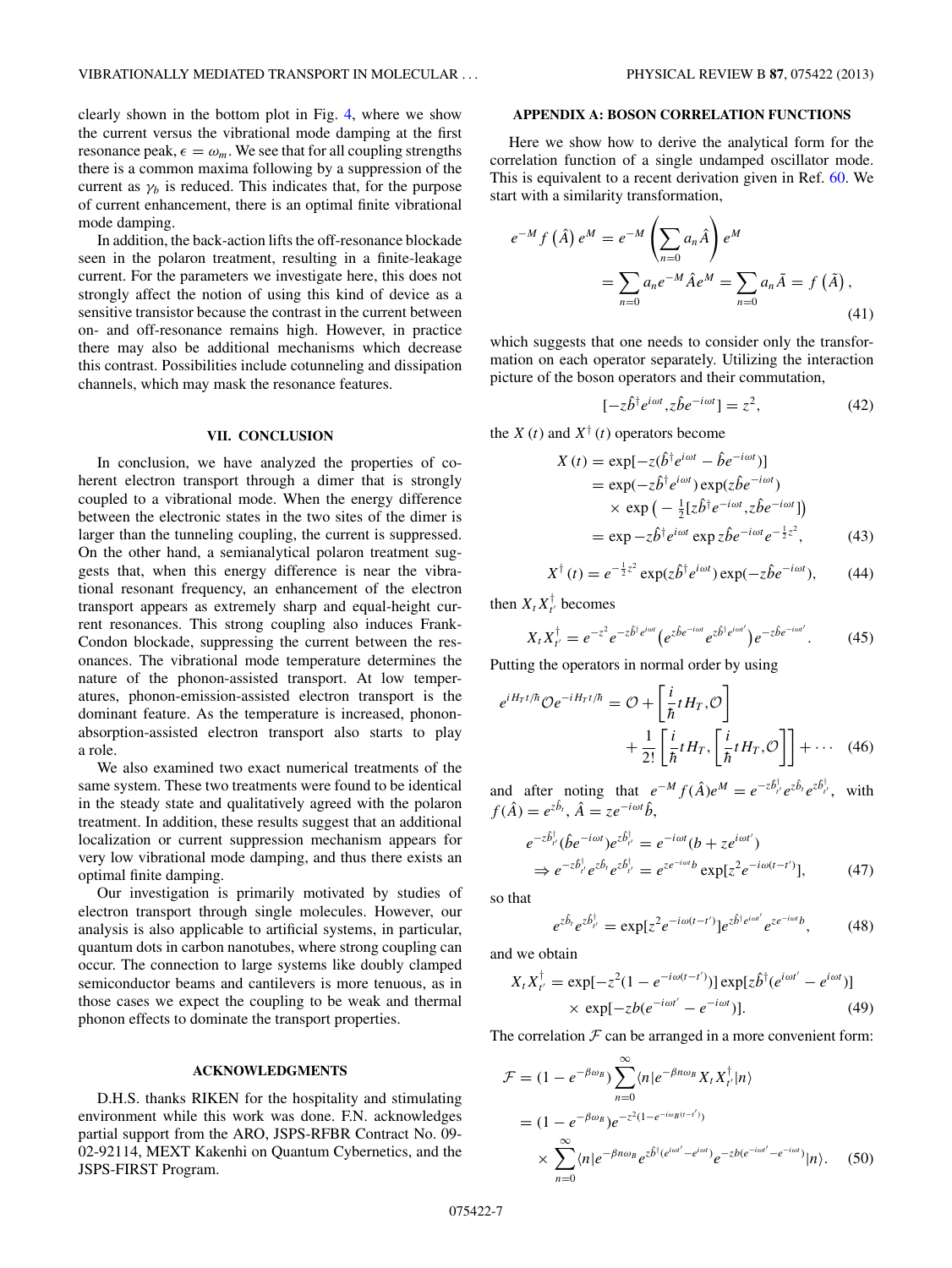<span id="page-7-0"></span>Let  $u = z(e^{-i\omega t'} - e^{-i\omega t})$ ,  $u^* = z(e^{i\omega t'} - e^{i\omega t})$ , and expanding the exponents in a power series and using the property of destruction operators will condense the form to the Laguerre polynomial or order *n*:

$$
\langle n|e^{u^*\hat{b}^\dagger}e^{-u\hat{b}}|n\rangle = \sum_{l=0}^n \frac{(-1)^l}{(l!)^2} \frac{n!}{(n-l)!} (|u|^2)^l = L_n(|u|^2). \tag{51}
$$

Using one of its generating functions  $\sum_{n=0} L_n (|u|^2) \xi^n =$  $e^{-N|u|^2}/(1 - \xi)$  gives

$$
\mathcal{F}(\tau) = \exp\{-z^2[(1+N)(1-e^{-i\omega\tau}) + N(1-e^{i\omega\tau})]\},\tag{52}
$$

where  $\tau = t - t'$ . This form is still not easy to evaluate in the integral form of Eq.  $(27)$ . Therefore, we expand the exponential part of Eq. (52) in terms of  $\exp \pm i \omega \tau$ :

$$
\mathcal{F}(\tau) = e^{-z^2(1+2N)} \sum_{s,p=0}^{\infty} (z^2)^{s+p} \frac{N^s (1+N)^p}{s! p!} e^{i(s-p)\omega \tau}.
$$
 (53)

Physically, the *s* terms account for absorption and *p* for emission of phonons<sup>[60](#page-8-0)</sup> with frequency  $\omega$ . Writing

$$
n = p - s = n_{\text{emit}} - n_{\text{ab}},\tag{54}
$$

$$
p = s + n,\tag{55}
$$

we can rewrite

$$
\mathcal{F}(\tau) = \sum_{n=-\infty}^{\infty} \exp -in\omega\tau \exp -z^2 (1+2N) \left(\frac{1+N}{N}\right)^{\frac{n}{2}}
$$

$$
\times I_n(2z^2\sqrt{N(1+N)}), \tag{56}
$$

where  $I_n$  is the modified Bessel function of the first kind. This form can be numerically evaluated. Similarly, the other

\* Corresponding author: dhs18@temple.edu

- <sup>1</sup>L. Y. Gorelik, A. Isacsson, M. V. Voinova, B. Kasemo, R. I. Shekhter, and M. Jonson, [Phys. Rev. Lett.](http://dx.doi.org/10.1103/PhysRevLett.80.4526) **80**, 4526 (1998).
- <sup>2</sup>A. Erbe, R. H. Blick, A. Tilke, A. Kriele, and J. P. Kotthaus, [Appl.](http://dx.doi.org/10.1063/1.122883) Phys. Lett. **73**[, 3751 \(1998\).](http://dx.doi.org/10.1063/1.122883)
- <sup>3</sup>A. Erbe, C. Weiss, W. Zwerger, and R. H. Blick, *[Phys. Rev. Lett.](http://dx.doi.org/10.1103/PhysRevLett.87.096106)* **87**[, 096106 \(2001\).](http://dx.doi.org/10.1103/PhysRevLett.87.096106)
- <sup>4</sup>D. V. Scheible, C. Weiss, J. P. Kotthaus, and R. H. Blick, *[Phys. Rev.](http://dx.doi.org/10.1103/PhysRevLett.93.186801)* Lett. **93**[, 186801 \(2004\).](http://dx.doi.org/10.1103/PhysRevLett.93.186801)
- ${}^{5}E$ . M. Höhberger, T. Krämer, W. Wegscheider, and R. H. Blick, [Appl. Phys. Lett.](http://dx.doi.org/10.1063/1.1580641) **82**, 4160 (2003).
- 6E. M. Weig, R. H. Blick, T. Brandes, J. Kirschbaum, W. Wegscheider, M. Bichler, and J. P. Kotthaus, [Phys. Rev. Lett.](http://dx.doi.org/10.1103/PhysRevLett.92.046804) **92**, 046804 [\(2004\).](http://dx.doi.org/10.1103/PhysRevLett.92.046804)
- 7J. Koch and F. von Oppen, Phys. Rev. Lett. **94**[, 206804 \(2005\).](http://dx.doi.org/10.1103/PhysRevLett.94.206804)
- 8S. Sapmaz, P. Jarillo-Herrero, Ya. M. Blanter, C. Dekker, and H. S. J. van der Zant, Phys. Rev. Lett. **96**[, 026801 \(2006\).](http://dx.doi.org/10.1103/PhysRevLett.96.026801)
- 9N. V. Lavrik and P. G. Datskos, [Appl. Phys. Lett.](http://dx.doi.org/10.1063/1.1569050) **82**, 2697 (2003).
- $10$ K. L. Ekinci, X. M. H. Huang, and M. L. Roukes, [Appl. Phys. Lett.](http://dx.doi.org/10.1063/1.1755417) **84**[, 4469 \(2004\).](http://dx.doi.org/10.1063/1.1755417)

correlation functions are

$$
\langle X_{t'}^{\dagger} X_t \rangle = \langle X_{t'} X_t^{\dagger} \rangle = \mathcal{F}^*(\tau), \tag{57}
$$

$$
\langle X_t^{\dagger} X_{t'} \rangle = \mathcal{F}(\tau). \tag{58}
$$

## **APPENDIX B: EQUATIONS OF MOTION FOR THE COULOMB BLOCKADE LIMIT**

To obtain the analytical and numerical results we show in the second half of this work, we imposed an additional condition on our model, that of strong Coulomb repulsion against double occupation of the dimer. In this case we replace the operators with projectors onto a single-electron basis and obtain the following slightly altered equations of motion:

$$
\langle \hat{n}_L \rangle_t - \langle \hat{n}_L \rangle_0 = -\frac{i}{\hbar} \int_0^t dt' [T_c(\langle \tilde{s}(t) \rangle - \langle \tilde{s}^\dagger(t) \rangle) + \Gamma_L(1 - \langle n_L \rangle - \langle n_R \rangle)], \tag{59}
$$

$$
\langle \hat{n}_R \rangle_t - \langle \hat{n}_R \rangle_0 = \frac{i}{\hbar} \int_0^t dt' [T_c(\langle \tilde{s}(t) \rangle - \langle \tilde{s}^\dagger(t) \rangle) - \Gamma_R \langle n_R \rangle], \tag{60}
$$

$$
\langle \tilde{s} \rangle_t - \langle \tilde{s} \rangle_0 = -\frac{i}{\hbar} \int_0^t dt' e^{i\epsilon(t-t')} T_c
$$
  
 
$$
\times \{ \langle n_L X_t X_{t'}^\dagger \rangle_{t'} - \langle n_R X_{t'}^\dagger X_t \rangle_{t'} \}
$$
  
 
$$
- \frac{\Gamma_R}{2} \int_0^t dt' e^{i\epsilon(t-t')} \langle \tilde{s}(t') X_{t'}^\dagger X_t \rangle, \qquad (61)
$$

$$
\langle \tilde{s}^{\dagger} \rangle_{t} - \langle \tilde{s}^{\dagger} \rangle_{0} = -\frac{i}{\hbar} \int_{0}^{t} dt' e^{-i\epsilon(t-t')} T_{c}
$$

$$
\times \{ \langle n_{R} X_{t}^{\dagger} X_{t'} \rangle - \langle n_{L} X_{t'} X_{t}^{\dagger} \rangle \}
$$

$$
- \frac{\Gamma_{R}}{2} \int_{0}^{t} dt' e^{-i\epsilon(t-t')} \langle X_{t'} X_{t}^{\dagger} \tilde{s}^{\dagger} (t') \rangle. \tag{62}
$$

- <sup>11</sup>B. Lassagne, D. Garcia-Sanchez, A. Aguasca, and A. Bachtold, Nano Lett. **8**[, 3735 \(2008\).](http://dx.doi.org/10.1021/nl801982v)
- <sup>12</sup>G. Piovano, F. Cavaliere, E. Paladino, and M. Sassetti, *[Phys. Rev.](http://dx.doi.org/10.1103/PhysRevB.83.245311)* B **83**[, 245311 \(2011\).](http://dx.doi.org/10.1103/PhysRevB.83.245311)
- 13T. Brandes and N. Lambert, Phys. Rev. B **67**[, 125323 \(2003\).](http://dx.doi.org/10.1103/PhysRevB.67.125323)
- 14N. Lambert and F. Nori, Phys. Rev. B **78**[, 214302 \(2008\).](http://dx.doi.org/10.1103/PhysRevB.78.214302)
- 15J. Koch, M. E. Raikh, and F. von Oppen, [Phys. Rev. Lett.](http://dx.doi.org/10.1103/PhysRevLett.95.056801) **95**, 056801 [\(2005\).](http://dx.doi.org/10.1103/PhysRevLett.95.056801)
- 16J. Koch, F. von Oppen, and A. V. Andreev, [Phys. Rev. B](http://dx.doi.org/10.1103/PhysRevB.74.205438) **74**, 205438 [\(2006\).](http://dx.doi.org/10.1103/PhysRevB.74.205438)
- 17D. A. Rodrigues, J. Imbers, and A. D. Armour, [Phys. Rev. Lett.](http://dx.doi.org/10.1103/PhysRevLett.98.067204) **98**, [067204 \(2007\).](http://dx.doi.org/10.1103/PhysRevLett.98.067204)
- 18M. Aspelmeyer, P. Meystre, and K. Schwab, [Phys. Today](http://dx.doi.org/10.1063/PT.3.1640) **65**, 29 [\(2012\).](http://dx.doi.org/10.1063/PT.3.1640)
- 19C. A. Regal and K. W. Lehnert, [J. Phys.: Conf. Ser.](http://dx.doi.org/10.1088/1742-6596/264/1/012025) **264**, 012025 [\(2011\).](http://dx.doi.org/10.1088/1742-6596/264/1/012025)
- 20F. Marquardt and S. M. Girvin, Physics **2**[, 40 \(2009\).](http://dx.doi.org/10.1103/Physics.2.40)
- 21D. H. Santamore, A. C. Doherty, and M. C. Cross, [Phys. Rev. B](http://dx.doi.org/10.1103/PhysRevB.70.144301) **70**, [144301 \(2004\).](http://dx.doi.org/10.1103/PhysRevB.70.144301)
- 22J. Del Nero and B. Laks, J. Mol. Model. **7**, 354 (2001).